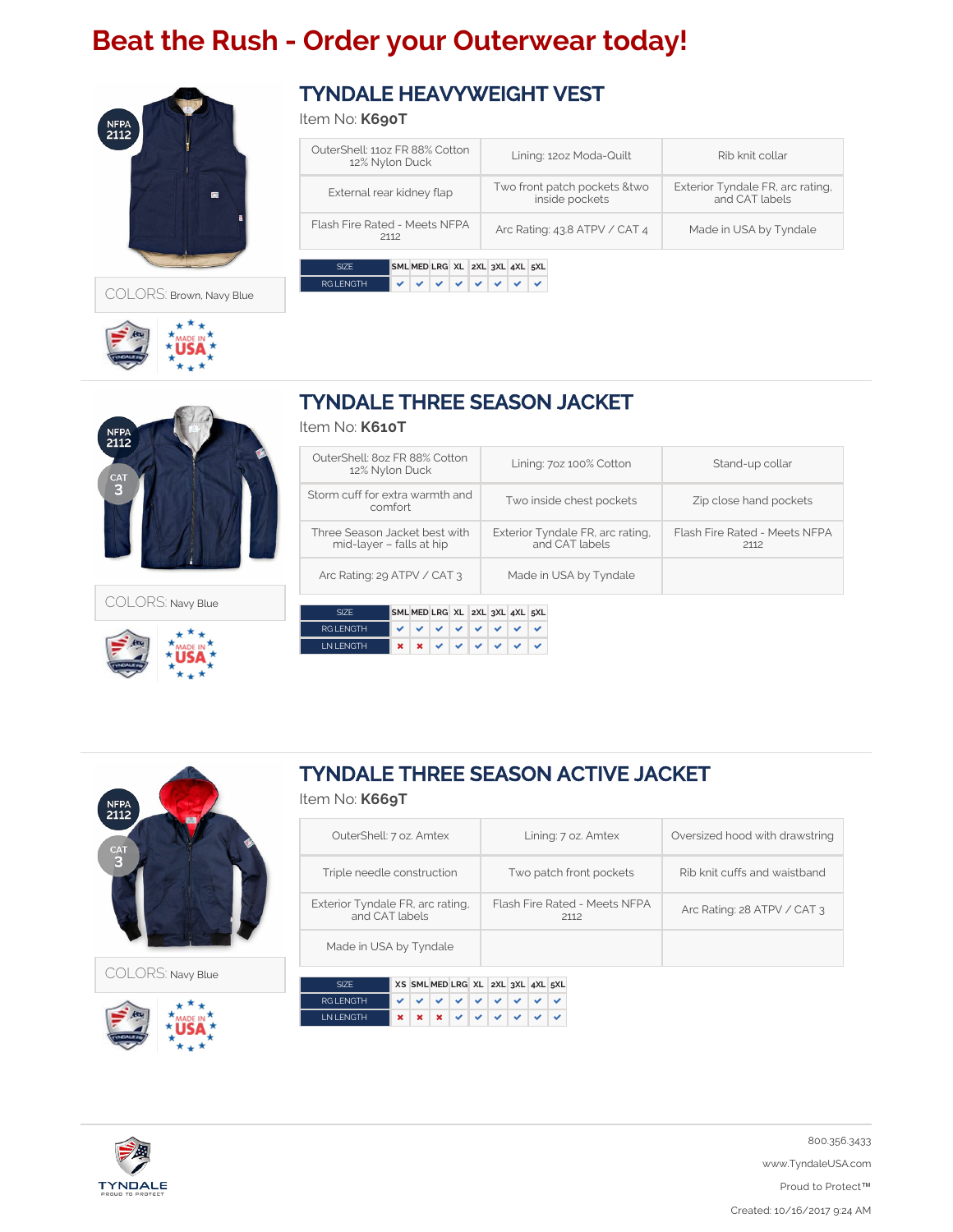# **Beat the Rush - Order your Outerwear today!**



COLORS: Brown, Navy Blue



COLORS:

Gray, Navy Blue, Orange



Item No: **K675T**

| OuterShell: 1107 FR 88% Cotton<br>12% Nylon Duck   | Lining: 90z Thinsulate                | Oversized hood with drawstring |
|----------------------------------------------------|---------------------------------------|--------------------------------|
| Rib knit cuff and waist                            | Triple needle construction            | Two front patch pocket         |
| Exterior Tyndale FR, arc rating,<br>and CAT labels | Flash Fire Rated - Meets NFPA<br>2112 | Arc Rating: 45 ATPV / CAT 4    |
| Made in USA by Tyndale                             |                                       |                                |
| SML MED LRG XL 2XL 3XL 4XL 5XL<br><b>SIZE</b>      |                                       |                                |

| ⊤ ∕ור.      | SML MED LRG AL ZAL 3AL 4AL 5AL |  |                  |  |  |
|-------------|--------------------------------|--|------------------|--|--|
| RG I FNGTH  |                                |  |                  |  |  |
| I N I FNGTH |                                |  | $x x y \lor x y$ |  |  |



## Item No: **F700T**

| 14 oz. FRMC®                                       | <b>INHERENTLY FLAME RESISTANT</b><br><b>FABRIC</b>       | Oversized drawstring hood fits<br>over hardhat |
|----------------------------------------------------|----------------------------------------------------------|------------------------------------------------|
| Front pouch pocket                                 | Rib knit cuffs, waistband & side<br>qussets              | Now a true navy color                          |
| Exterior Tyndale FR, arc rating,<br>and CAT labels | Orange does not meet ANSI 107<br>standard for visibility | <b>Flash Fire Rated</b>                        |
| Arc Rating: 21.8 ATPV / CAT 2                      | Made in USA by Tyndale                                   |                                                |

|                  |  | XS SML MED LRG XL 2XL 3XL 4XL 5XL |  |  |  |
|------------------|--|-----------------------------------|--|--|--|
| <b>RGI FNGTH</b> |  | v v v v v v v v                   |  |  |  |
| <b>INIENGTH</b>  |  |                                   |  |  |  |



FRMC

FRMC

COLORS: Navy Blue

## TYNDALE DOUBLE-PLY HOODED SWEATSHIRT

### Item No: **F705T**

| 2 Layers 1402 FRMC®                      | <b>INHERENTLY FLAME RESISTANT</b><br>FARRIC. | Long cut covers to thigh in<br>sitting position    |
|------------------------------------------|----------------------------------------------|----------------------------------------------------|
| Oversized hood to fit with a hard<br>hat | Front pouch pocket                           | Exterior Tyndale FR, arc rating,<br>and HRC labels |
| <b>Flash Fire Rated</b>                  | Arc Rating: 46.8 ATPV / CAT 4                | Made in USA by Tyndale                             |

|                  | SML MED LRG XL 2XL 3XL 4XL 5XL |  |  |  |  |
|------------------|--------------------------------|--|--|--|--|
| <b>RGI ENGTH</b> | v   v   v   v   v   v          |  |  |  |  |



800.356.3433 www.TyndaleUSA.com Proud to Protect™ Created: 10/16/2017 9:24 AM